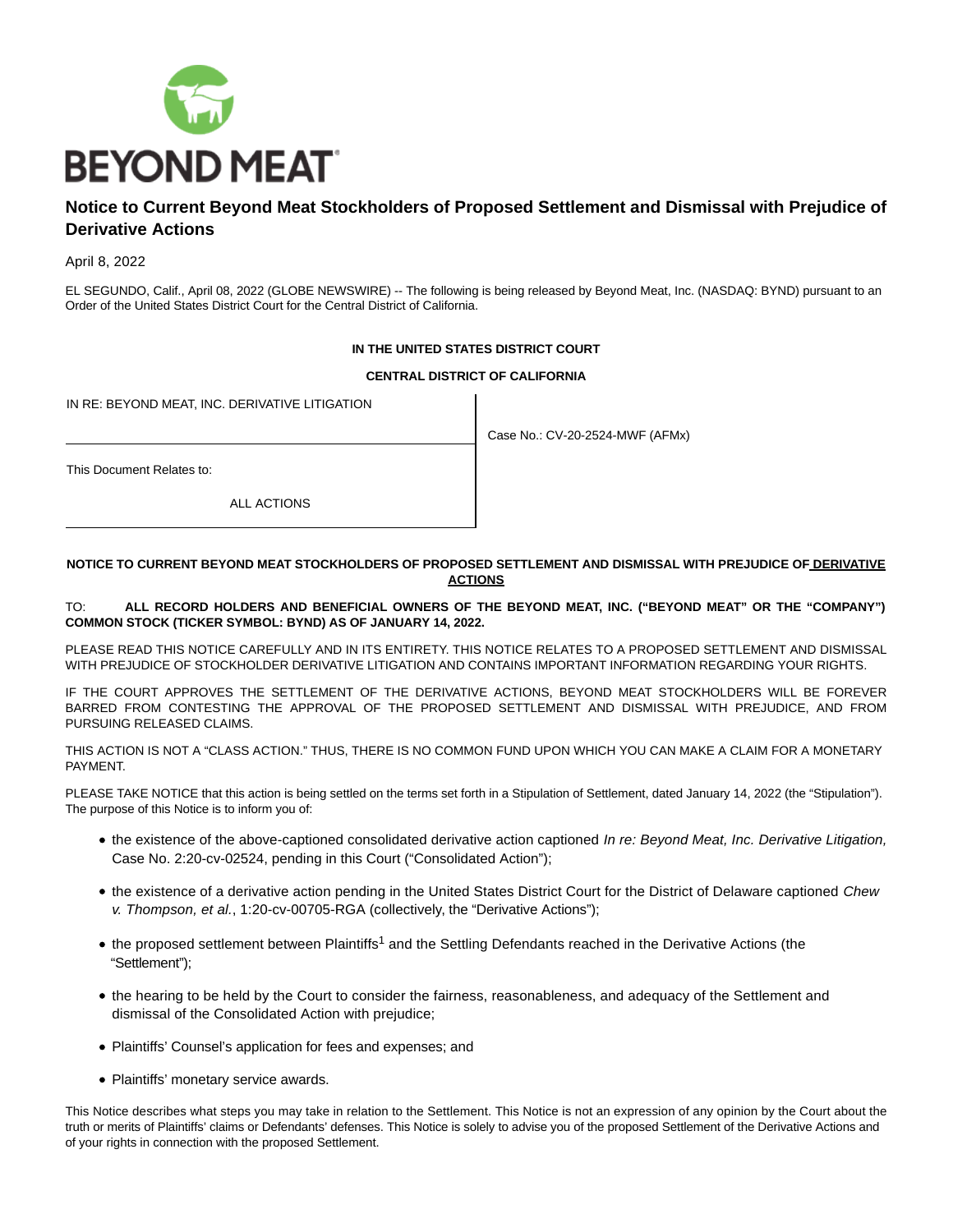## Summary

On January 14, 2022, Beyond Meat, in its capacity as a nominal defendant, entered into the Stipulation to settle the Derivative Actions filed on behalf of Beyond Meat, in the United States District Court for the Central District of California (the "Court") and the United States District Court for the District of Delaware against certain current and former directors and officers of the Company and/or certain third party companies with which the Company entered into manufacturing arrangements, and against the Company as a nominal defendant. The Stipulation and the settlement contemplated therein (the "Settlement"), subject to the approval of the Court, are intended by the Settling Parties to fully, finally, and forever compromise, resolve, discharge, and settle the Released Claims and to result in the complete dismissal of the Derivative Actions with prejudice, upon the terms and subject to the conditions set forth in the Stipulation. The proposed Settlement requires the Company to adopt certain corporate governance reforms and procedures, as outlined in Exhibit A to the Stipulation.

Only after the Settling Parties agreed on the corporate governance reforms and procedures, did they engage in arm's length negotiations over the attorneys' fees and expenses that would be payable to Plaintiffs' Counsel in recognition of the substantial benefits achieved through the Settlement. They agreed that the Company would pay \$515,000 to Plaintiffs' Counsel for their attorneys' fees and expenses. Plaintiffs' Counsel shall also apply to the Court for service awards to be paid to each of the four Plaintiffs in the amount of \$2,000 each (the "Service Awards"), to be paid out of any attorneys' fees and expense award.

This Notice is a summary only and does not describe all of the details of the Stipulation. For full details of the matters discussed in this summary, please see the full Stipulation and its exhibits posted on the Company's website, [https://investors.beyondmeat.com/ \(](https://www.globenewswire.com/Tracker?data=qjO29gmERXnVgKXJQR7HUQ-DYptPcMd8Go838uPXoChnSeqLFxoheO5kUqQZ0zk_MOFTAh8a5T--5mMLgtTpZQ5SPr6bOd6ju2bwvGCIeMUmYYIqK6twTCHbgNKoUC-J)under the "RESOURCES" tab), contact Plaintiffs' Counsel at the addresses listed below, or inspect the full Stipulation filed with the Clerk of the Court.

## What is the Lawsuit About?

The Consolidated Action is brought derivatively on behalf of nominal defendant Beyond Meat and alleges that the Individual Defendants breached their fiduciary duties to the Company by allowing or causing Beyond Meat to alter food reports submitted to Don Lee Farms ("Don Lee") to exclude pertinent safety information; wrongfully terminate Beyond Meat's exclusive supply agreement with Don Lee; misappropriate Don Lee's trade secrets with two other manufacturers, ProPortion Foods, LLC and CLW Foods, LLC; and fail to maintain internal controls. Derivative Plaintiffs also allege in the Consolidated Action that certain of the Individual Defendants made and/or caused the Company to violate Section 14(a) of the Securities Exchange Act of 1934 ("Exchange Act") by making and/or causing the Company to make false and misleading statements and omissions of material fact in the Company's proxy statement filed on Schedule 14A with the SEC on April 10, 2020, which failed to disclose each of the foregoing.

#### Why is there a Settlement of the Derivative Actions?

The Court has not decided in favor of Defendants or Derivative Plaintiffs in the Consolidated Action. Instead, the Settling Parties have agreed to the Settlement to avoid the distraction, costs, and risks of further litigation, and because the Company has determined that the corporate governance reforms and procedures that the Company will adopt as part of the Settlement provide substantial benefits to Beyond Meat and its stockholders.

Settling Defendants deny each and every allegation of wrongdoing or liability arising out of or relating in any way to the events, conduct, statements, acts, or omissions alleged in the Derivative Actions. Settling Defendants further assert that, at all times, they acted legally, in good faith, and in a manner they reasonably believed to be and that was in the best interests of Beyond Meat and Beyond Meat's stockholders. Nonetheless, Settling Defendants have entered into the Stipulation, without admitting or conceding any fault, liability, wrongdoing, or damage whatsoever, in order to avoid the expense, distraction, and uncertainty of litigation.

#### The Settlement Hearing, and Your Right to Object to the Settlement

On March 31, 2022, the Court entered an order preliminarily approving the Stipulation and the Settlement contemplated therein (the "Preliminary Approval Order") and providing for notice of the Settlement to be made to Current Beyond Meat Stockholders. The Preliminary Approval Order further provides that the Court will hold a hearing (the "Settlement Hearing") on July 11, 2022 at 10:00 a.m. (PT) before the Honorable Michael W. Fitzgerald, United States District Court for the Central District of California, First Street Courthouse, 350 West First Street, Courtroom 5A, Los Angeles, CA 90012, to among other things: (i) determine whether the proposed Settlement is fair, reasonable and adequate and in the best interests of the Company and its stockholders; (ii) consider any objections to the Settlement submitted in accordance with this Notice; (iii) determine whether a judgment should be entered dismissing all claims in the Consolidated Action with prejudice, and releasing the Released Claims against the Released Persons; (iv) determine whether any negotiated attorneys' fees and expense amount to Plaintiffs' Counsel is fair, reasonable and adequate or, if the Settling Parties have not agreed to any such amount, the appropriate amount for an attorneys' fee and expense award to Plaintiffs' Counsel or consideration of an amount determined by an agreed-upon mediator, as applicable; (v) whether the Court should approve the Service Awards, to be paid out of any attorneys' fees and expense award; and (vi) consider any other matters that may properly be brought before the Court in connection with the Settlement.

The Court may, in its discretion, change the date and/or time of the Settlement Hearing without further notice to you. The Court also has reserved the right to hold the Settlement Hearing telephonically or by videoconference without further notice to you. If you intend to attend the Settlement Hearing, please consult the Court's calendar and/or the website of Beyond Meat, [https://investors.beyondmeat.com/ \(](https://www.globenewswire.com/Tracker?data=qjO29gmERXnVgKXJQR7HUQ-DYptPcMd8Go838uPXoCjW1J365v7NZwsYwazlRad96vxUpHcBKwxocf8GLMk_XQUWo8aZlRGBxuGN__A-7fi9lTpCKlQrhHrqf7UPVIBt)under the "RESOURCES" tab), for any change in date, time or format of the Settlement Hearing.

Any Current Beyond Meat Stockholder who wishes to object to the fairness, reasonableness, or adequacy of the Settlement as set forth in the Stipulation, or to any agreed-upon Fee and Expense Amount, may file with the Court a written objection. An objector must at least twenty-one (21) calendar days prior to the Settlement Hearing: (1) file with the Clerk of the Court and serve (either by hand delivery or by first class mail) upon the below listed counsel a written objection to the Settlement setting forth (a) the nature of the objection; (b) proof of ownership of Beyond Meat common stock as of January 14, 2022 and through the date of the filing of any such objection, including the number of shares of Beyond Meat common stock held and the date of purchase or acquisition; (c) any and all documentation or evidence in support of such objection; (d) the identities of any cases, by name, court, and docket number, in which the stockholder or his, her, or its attorney has objected to a settlement in the last three years; and (2) if intending to appear, and requesting to be heard, at the Settlement Hearing, he, she, or it must, in addition to the requirements of (1) above, file with the Clerk of the Court and serve (either by hand delivery or by first class mail) upon the below listed counsel (a) a written notice of his, her, or its intention to appear at the Settlement Hearing, (b) a statement that indicates the basis for such appearance, (c) the identities of any witnesses he, she, or it intends to call at the Settlement Hearing and a statement as to the subjects of their testimony, and (d) any and all evidence that would be presented at the Settlement Hearing. Any objector who does not timely file and serve a notice of intention to appear in accordance with this paragraph shall be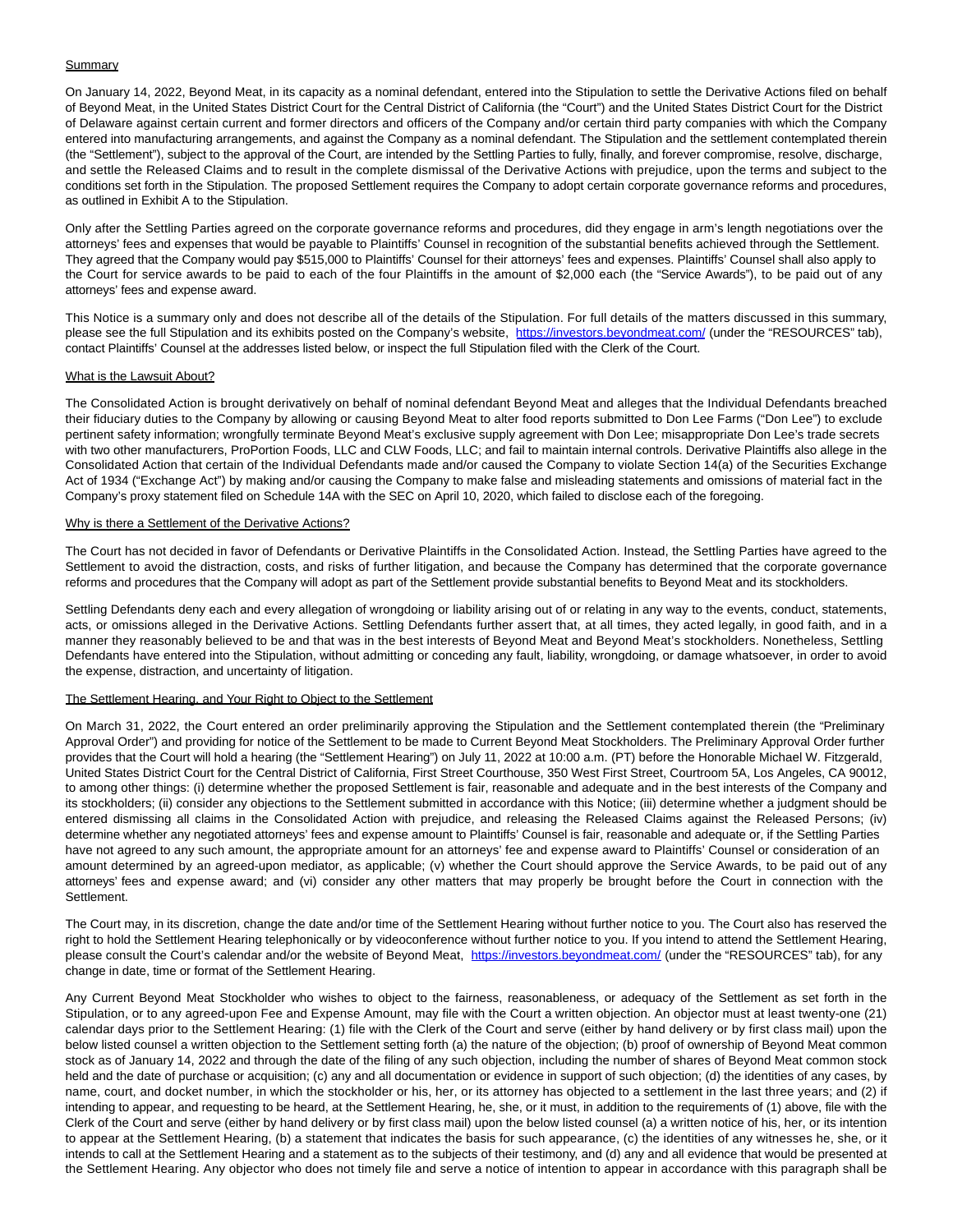foreclosed from raising any objection to the Settlement and shall not be permitted to appear at the Settlement Hearing, except for good cause shown.

IF YOU MAKE A WRITTEN OBJECTION, IT MUST BE ON FILE WITH THE CLERK OF THE COURT NO LATER THAN June 20, 2022. The Clerk's address is:

Clerk of the Court

#### U.S. DISTRICT COURT, CENTRAL DISTRICT OF CALIFORNIA

First Street U.S. Courthouse

350 A 1st Street, Suite 4311

#### Los Angeles, California 90012

YOU ALSO MUST DELIVER COPIES OF THE MATERIALS TO PLAINTIFFS' COUNSEL AND SETTLING DEFENDANTS' COUNSEL SO THEY ARE RECEIVED NO LATER THAN June 20, 2022. Counsel's addresses are:

#### **Counsel for Plaintiffs:**

Timothy Brown THE BROWN LAW FIRM, P.C. 767 Third Avenue, Suite 2501 New York, NY 10017

Thomas J. McKenna GAINEY McKENNA & EGLESTON 501 Fifth Avenue, 19th Floor New York, NY 10017

Phillip Kim THE ROSEN LAW FIRM, P.A. 275 Madison Avenue, 40th Floor New York, NY 10016

#### **Counsel for Settling Defendants:**

B. John Casey STOEL RIVES LLP 760 SW Ninth Avenue, Suite 3000 Portland, OR 97205

An objector may file an objection on his, her, or its own or through an attorney hired at his, her, or its own expense. If an objector hires an attorney to represent him, her, or it for the purposes of making such objection, the attorney must serve (either by hand delivery or by first class mail) a notice of appearance on the counsel listed above and file such notice with the Court no later than twenty-one (21) calendar days before the Settlement Hearing. Any Current Beyond Meat Stockholder who does not timely file and serve a written objection complying with the above terms shall be deemed to have waived, and shall be foreclosed from raising, any objection to the Settlement, and any untimely objection shall be barred.

Any objector who files and serves a timely, written objection in accordance with the instructions above, may appear at the Settlement Hearing either in person or through counsel retained at the objector's expense. Objectors need not attend the Settlement Hearing, however, in order to have their objections considered by the Court.

If you are a Current Beyond Meat Stockholder and do not take steps to appear in this action and object to the proposed Settlement, you will be bound by the Judgment of the Court and will forever be barred from raising an objection to the settlement in this Consolidated Action, and from pursuing any of the Released Claims.

#### **CURRENT BEYOND MEAT STOCKHOLDERS AS OF JANUARY 14, 2022 WHO HAVE NO OBJECTION TO THE SETTLEMENT DO NOT NEED TO APPEAR AT THE SETTLEMENT HEARING OR TAKE ANY OTHER ACTION.**

#### Interim Stay and Injunction

Pending the Court's determination as to final approval of the Settlement, Plaintiffs and Plaintiffs' Counsel, and any Beyond Meat stockholders, derivatively on behalf of Beyond Meat, are barred and enjoined from commencing, prosecuting, instigating, or in any way participating in the commencement or prosecution of any action asserting any Released Claims derivatively against any of the Released Persons in any court or tribunal.

#### Scope of the Notice

This Notice is a summary description of the Derivative Actions, the complaints, the terms of the Settlement, and the Settlement Hearing. For a more detailed statement of the matters involved in the Derivative Actions, reference is made to the Stipulation and its exhibits, copies of which may be reviewed and downloaded at the website of Beyond Meat[, https://investors.beyondmeat.com/ \(](https://www.globenewswire.com/Tracker?data=qjO29gmERXnVgKXJQR7HUQ-DYptPcMd8Go838uPXoCjIf7hamn8A7O8ahjQCZV0CkBJauGDiYxDJMMEY-3DiX6Qx1FoJoioFEDAS864-IvAGCsrYACKiTOts3wuTr-7Y)under the "RESOURCES" tab).

\* \* \*

You may obtain further information by contacting Plaintiffs' Counsel at: Timothy Brown, The Brown Law Firm, P.C., 767 Third Avenue, Suite 2501, New York, NY, 10017, Telephone: (516) 922-5427, E-mail: tbrown@thebrownlawfirm.net; or Thomas J. McKenna, Gainey McKenna & Egleston, 501 Fifth Avenue, 19th Floor, New York, NY 10017, Telephone: (212) 983-1300, E-mail: tjmckenna@gme-law.com; or Phillip Kim, The Rosen Law Firm, P.A., 275 Madison Avenue, 40th Floor, New York, NY 10016, Telephone: (212) 686-1060, E-mail: pkim@rosenlegal.com.

## **PLEASE DO NOT CALL, WRITE, OR OTHERWISE DIRECT QUESTIONS TO EITHER THE COURT OR THE CLERK'S OFFICE REGARDING THIS NOTICE.**